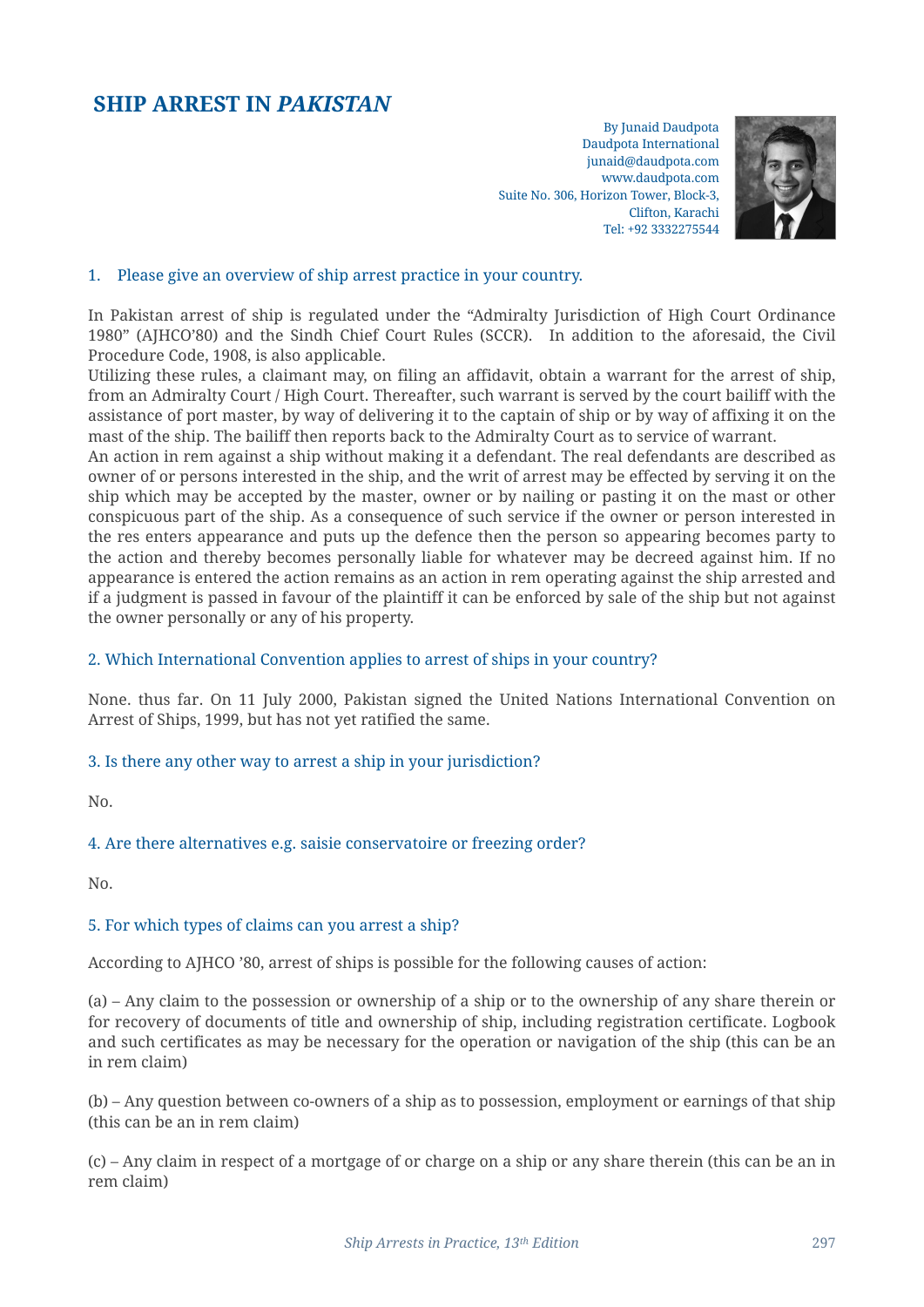(d) – Any claim for damage done by a ship (this can be an in rem claim)

(e) – Any claim for damage received by a ship (this cannot be an in rem claim)

(f) – Any claim for loss of life or personal injury sustained in consequence of any defect in a ship or in her apparel or equipment, or of the wrongful act, neglect or default of the owners, charterers or persons in possession or control of a ship or of the master or crew thereof or of any other person for whose wrongful acts, neglects or defaults, the owners, charterers or persons in possession or control of a ship are responsible, being an act, neglect or default in the navigation or management of the ship, in the loading, carriage or discharge of goods on, in or from the ship or in the embarkation, carriage or disembarkation of persons on, in or from the ship (this cannot be an in rem claim)

(g) – Any claim for loss of or damage to goods carried in a ship (this cannot be an in rem claim)

(h) – Any claim arising out of any agreement relating to the carriage of goods in a ship or to use or hire of the ship (this cannot be an in rem claim)

(i) – Any claim in the nature of salvage of life from a ship or cargo or any property on board a ship or the ship or the ship itself or its apparel, whether services rendered on high sea or within territorial waters or internal waters or in a port, …(this can be an in rem claim)

(j) – Any claim in the nature of towage in respect of a ship or an aircraft, whether services were rendered on the high sea or within the territorial waters or internal waters or in a port (this cannot be an in rem claim)

(k) – Any claim in the nature of pilotage in respect of a ship or an aircraft (this cannot be an in rem claim)

(l) – Any claim in respect of necessaries supplied to a ship (this cannot be an in rem claim)

(m) – Any claim in respect of the construction, repair or equipment of a ship or dock charges or dues (this cannot be an in rem claim)

(n) – Any claim by a master or members of the crew of a ship for wages and any claim by or in respect of a master or member of the crew of a ship for any money or property which under any of the provisions of the Merchant Shipping Acts … is recoverable as wages or in the Court and in the manner in which wages may be recovered' (this cannot be an in rem claim)

(o) – Any claim by a master, shipper, charterer, agent in respect of disbursements made on account of a ship (this cannot be an in rem claim)

(p) – Any claim arising out of an act which is or is claimed to be a general average act (this cannot be an in rem claim)

(q) – Any claim arising out of bottomry or respondentia (this cannot be an in rem claim)

(r) – Any claim for the forfeiture or condemnation of a ship or of goods which are being or have been carried, or have been attempted to be carried, in a ship as a Naval Prize or in violation of customary law of sea or otherwise, or for the restoration of a ship or any such goods after seizure, or for droits of Admiralty (this can be an in rem claim)

#### 6. Can you arrest a ship irrespective of her flag?

Yes, any national or foreign ship can be arrested. AJHCO'80 applies to ships and a "ship" is defined as "any description of vessel used in navigation" – it does not distinguish between national or foreign ships. However, Admiralty Court cannot arrest any ship belonging to Pakistan's Navy.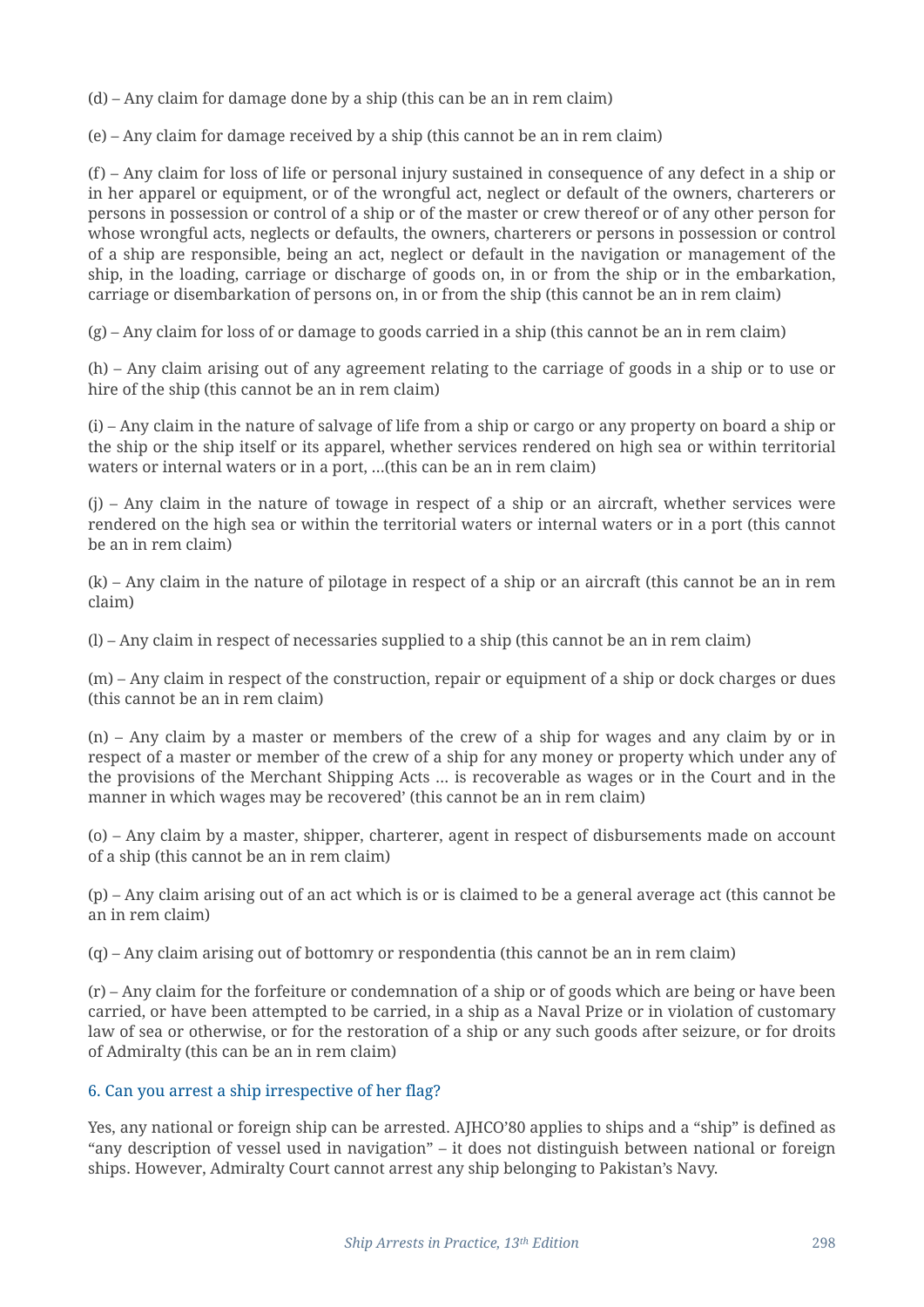# 7. Can you arrest a ship irrespective of the debtor?

Depends on the facts leading to the cause of action.

## 8. What is the position as regards sister ships and ships in associated ownership?

Any ship or one of her sister ships, may be arrested in the case having proper cause of action and the ship and sister ship is available in Pakistani waters.

As for associated ownership, per Section 4(4) of AJHCO'80, actions falling under clauses (e) to (h) and (j) to (q) mentioned in Section 3(2) above which may be brought against a person who is owner of the ship or in possession or control of the ship may be brought in rem against any other ship which, at the time when the action is brought, is beneficially owned by that person.

## 9. What is the position as regards Bareboat and Time-Chartered vessels?

Arrest is possible of Bareboat and Time-Chartered vessels also.

## 10. Do your Courts require counter-security in order to arrest a ship?

Generally the Admiralty Court does not require any counter-security in order to arrest a ship.

## 11. Is there any difference in respect to arresting a ship for a maritime claim and a maritime lien?

No. The procedure remains the same.

## 12. Does your country recognise maritime liens? Under which International Convention, if any?

Yes. admiralty jurisdiction can be invoked in a case where there is a maritime lien. The limitation period to initiate a claim concerning enforcement of maritime lien is 2 years from the date of the damage occurring or the maritime lien arising.

Pakistan has ratified any international conventions pertaining to maritime liens.

## 13. What lapse of time is required in order to arrest a ship from the moment the file arrives to your law firm?

3 to 5 working days.

#### 14. Do you need to provide a POA or any other documents of the claim to the Court?

Yes, a notarized or legalized POA is required.

#### 15. What original documents are required, what documents can be filed electronically, what documents require notarisation and/or apostille, and when are they needed?

Attested true copies are acceptable at the time of presenting the claim. Supporting documents need to be in English or accompanied with certified English translations. All documents are filed in Admiralty Court in hard copies. There is no e-filing system in place as yet.

The essential information and documents that are needed include:

- (1) Details/documents as to ownership of the ship,
- (2) details of ship's port of call, and
- (3) documents demonstrating the plaintiff's in rem claim.

#### 16. Will your Courts accept jurisdiction over the substantive claim once a vessel has been arrested?

Yes.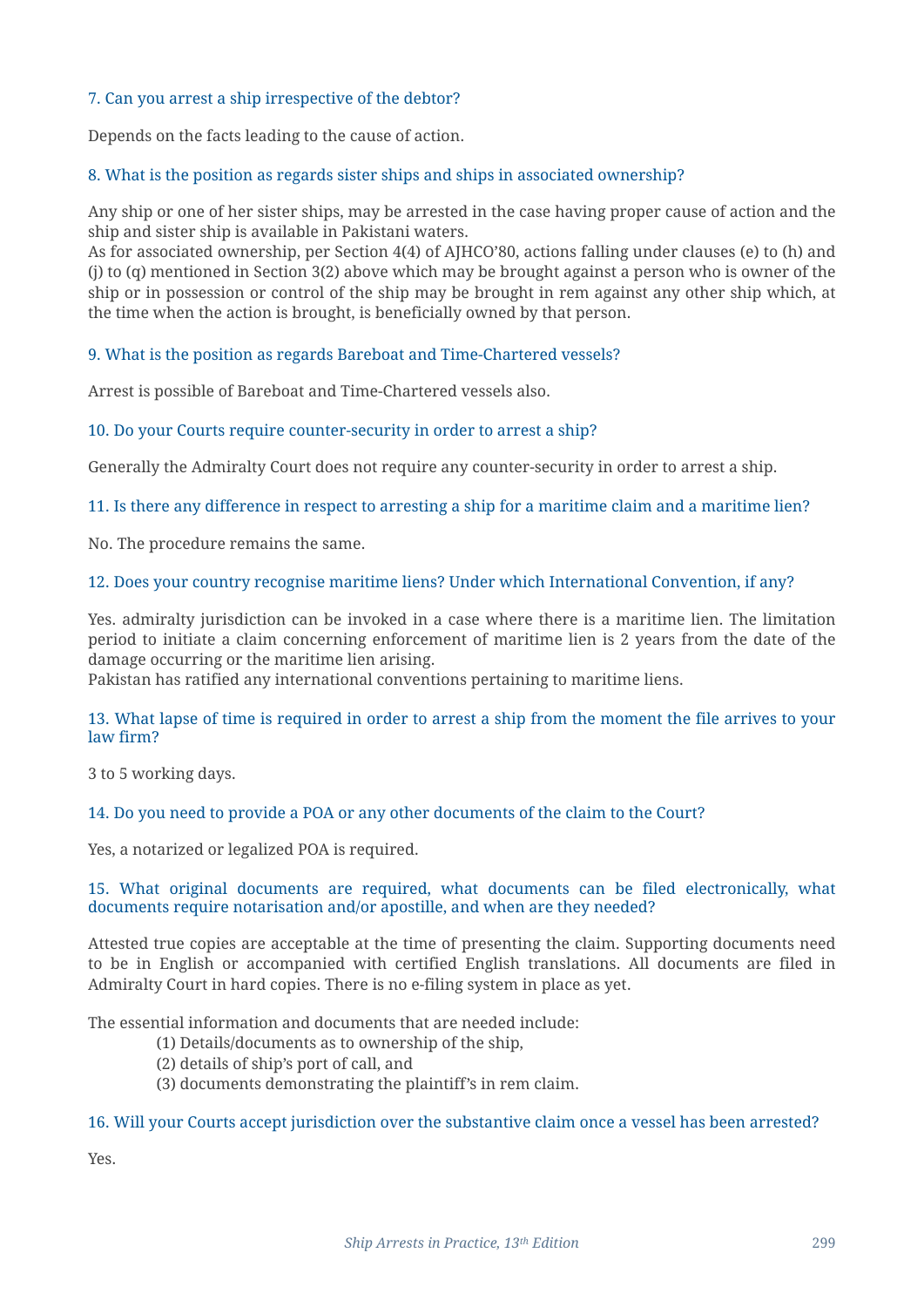## 17. What is the procedure to release a ship from arrest?

The provisions of AJHCO'80 and SCCR maintain that an arrested ship can only be released by the order of the Admiralty Court. Normally, to order a release of an arrested ship, the Admiralty Courts require furnishing of security for the amount for which the suit has been instituted.

## 18. What type of security needs to be placed for the release?

Admiralty Courts have ruled that there must be some material before the Court to tentatively adopt a figure for the security amount. In one instance the Admiralty Court had given no basis for fixing the low amount of security for the release of ship, therefore, the Appellate Court increased the amount of security to the extent of the amount as shown to have been received by supplier as a result of alleged fraudulent entry in the bill of lading.

#### 19. Does security need to cover interest and costs?

Yes, if the Admiralty Court directs so.

## 20. Are P&I LOUs accepted as sufficient to lift the arrest?

In the past cases an agreed contractual security (usually a P&I club letter of undertaking) were acceptable. However, current practice is to furnish, a bail bond, or bank / corporate surety, or the to deposit cash into Admiralty Court.

#### 21. How long does it take to release the ship?

Within 24 to 48 hours of the order of the Admiralty Court to release the ship.

#### 22. Is there a procedure to contest the arrest?

An order of arrest is contested by filing a written statement supported by an affidavit stating the arguments against the claim.

#### 23. What period of time will be granted by the Courts in order for the claimants to take legal action on the merits?

It takes about three to six years of an admiralty suit to conclude in first instance Admiralty Court.

#### 24. Do the Courts of your country acknowledge wrongful arrest?

Not per se. However, the winning defendant can claim costs against the claimant at the time of disposal of admiralty claim.

Additionally, the winning defendant can file a civil suit for damages claiming malicious abuse of civil proceedings if it is found that winning defendant could not be properly compensated by awarding costs in the original suit.

#### 25. Do the Courts of your country acknowledge the piercing and lifting of the corporate veil?

Yes, piercing of veil of incorporation is possible in cases where beneficial ownership of the vessel is to be determined the court is competent to investigate it in full and even probe into the facts to find out the person who really is the beneficial owner. Such probing inquiry becomes necessary where it can be shown that by fraudulent and deceitful means the beneficial owner of the majority shares is kept behind the scene to defraud the claimants. In such cases the court can even 'pierce the corporate veil'.